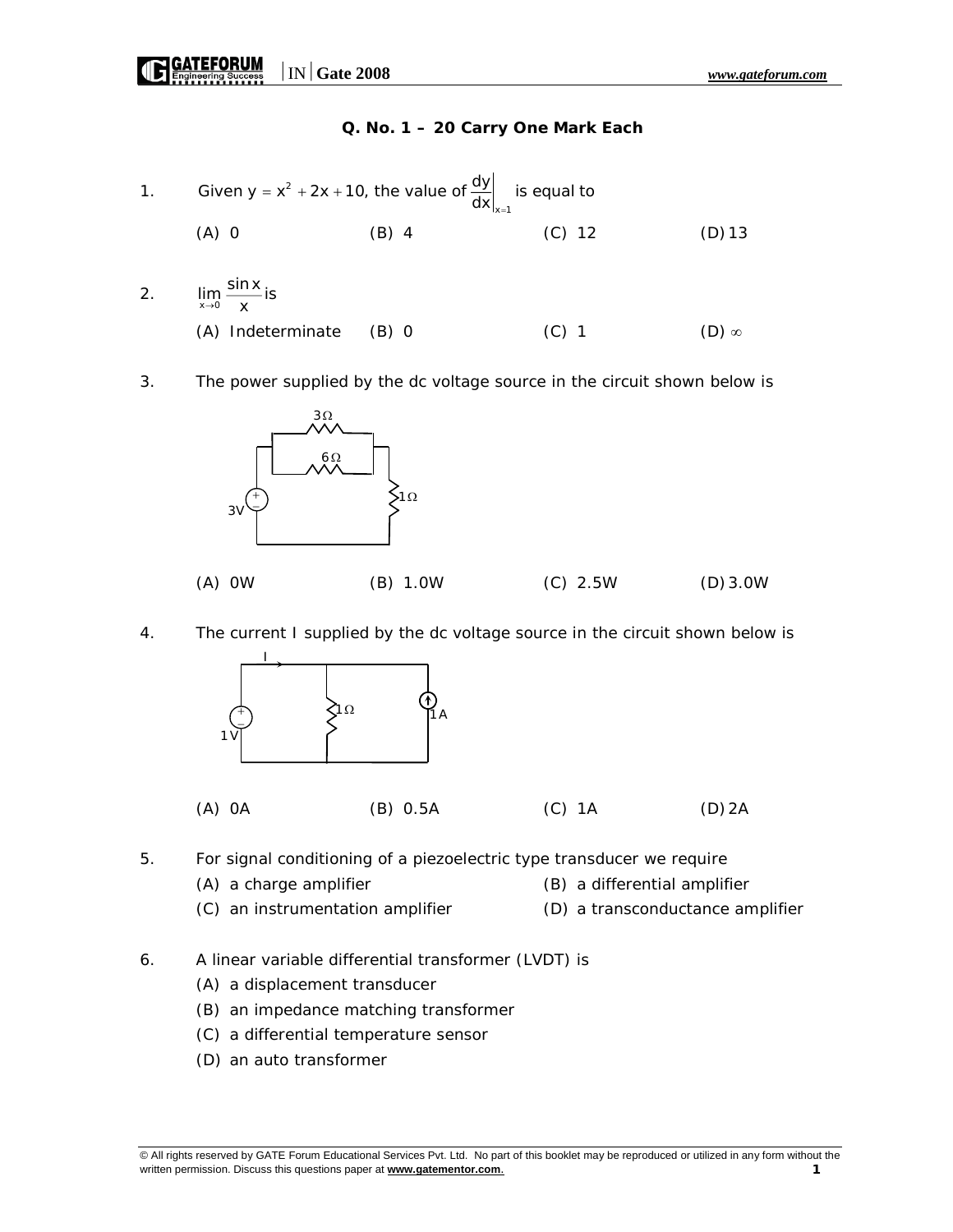- 7. The temperature being sensed by a negative temperature coefficient (NTC) type thermistor is linearly increasing. Its resistance will
	- (A) linearly increase with temperature
	- (B) exponentially increase with temperature
	- (C) linearly decrease with temperature
	- (D) exponentially decrease with temperature
- 8. For a single stage BJT common base amplifier
	- (A) current gain as well as voltage gain can be greater than unity
	- (B) current gain can be greater than unity but voltage gain is always less than unity
	- (C) voltage gain can be greater than unity but current gain is always less than unity
	- (D) current gain as well as voltage gain is always less than unity
- 9. In the circuit shown below, the ideality factor  $\eta$  of the diode is unity and the voltage drop across it is 0.7V. The dynamic resistance of the diode at room temperature is approximately



- (A)  $15\Omega$  (B)  $25\Omega$  (C)  $50\Omega$  (D)  $700\Omega$
- 10. An ideal op-amp has the characteristics of an ideal
	- (A) voltage controlled voltage source (B) voltage controlled current source
		-
	- (C) current controlled voltage source (D) current controlled current source
- -
- 
- 11. The inverters in the ring oscillator circuit shown below are identical. If the output waveform has a frequency of 10 MHz, the propagation delay pf each inverter is



- 12. A 2K×8 bit RAM is interfaced to an 8-bit microprocessor. If the address of the first memory location in the RAM is 0800H, the address of the last memory location will be
	- (A) 1000H (B) 0FFFH (C) 2848H (D) 47FFH

<sup>©</sup> All rights reserved by GATE Forum Educational Services Pvt. Ltd. No part of this booklet may be reproduced or utilized in any form without the written permission. Discuss this questions paper at **www.gatementor.com**. **2**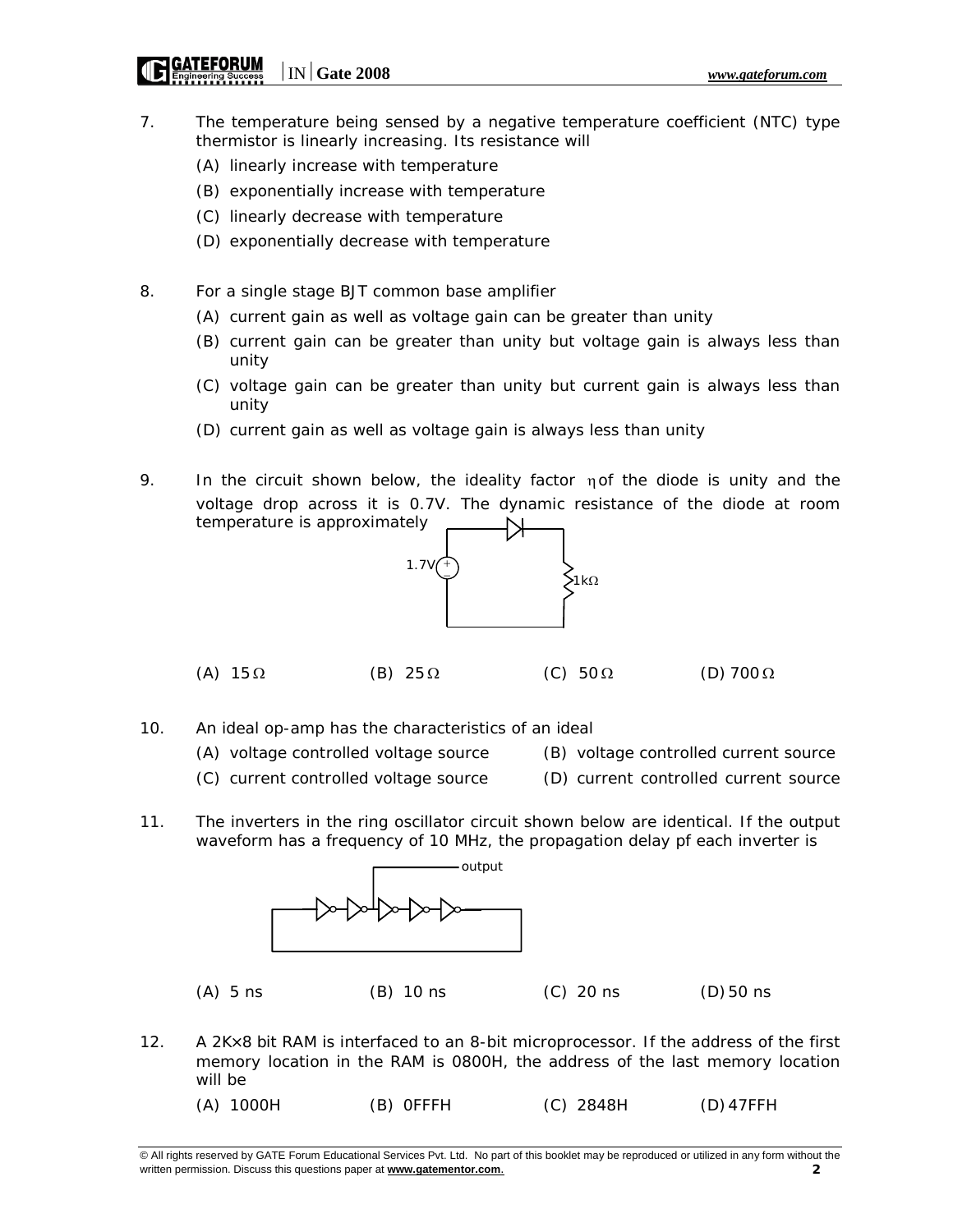## IN**Gate 2008** *www.gateforum.com*

- 13. The fundamental period of the discrete-time signal  $x[n] = e^{\int \left(\frac{5\pi}{6}\right)n}$  is
	- (A)  $\frac{6}{5\pi}$ (B)  $\frac{12}{5}$  $\frac{12}{5}$  (C) 6 (D) 12
- 14. Which one of the following discrete-time systems is time invariant? (A)  $y[n] = nx[n]$  (B)  $y[n] = x[3n]$  (C)  $y[n] = x[-n]$  (D)  $y[n] = x[n-3]$
- 15. If a current of  $\left[-6\sqrt{2} \sin(100\pi t) + 6\sqrt{2} \cos(300\pi t) + \frac{\pi}{4}\right]$ A is passed through a true RMS ammeter, the meter reading will be (A)  $6\sqrt{2}A$  (B)  $\sqrt{126}A$  (C) 12A (D)  $\sqrt{216}A$
- 16. If the ac bridge circuit shown below is balanced, the element Z can be a (A) Pure capacitor
	- (B) Pure inductor
	- (C) R-L series combination
	- (D) R-L parallel combination



17. The Bode asymptotic plot of a transfer function is given below. In the frequency range shown, the transfer function has



- (A) 3 poles ands 1 zero (B) 1 pole and 2 zeros
	-
- (C) 2 poles and 1 zero (D) 2 poles and 2 zeros
- 
- 18. For radioisotope imaging, an Anger camera is fitted with a parallel hole collimator. If the thickness of the collimator is increased, the camera
	- (A) resolution and sensitivity will increase
	- (B) resolution and sensitivity will decrease
	- (C) resolution will increase and sensitivity will decrease
	- (D) resolution will decrease and sensitivity will increase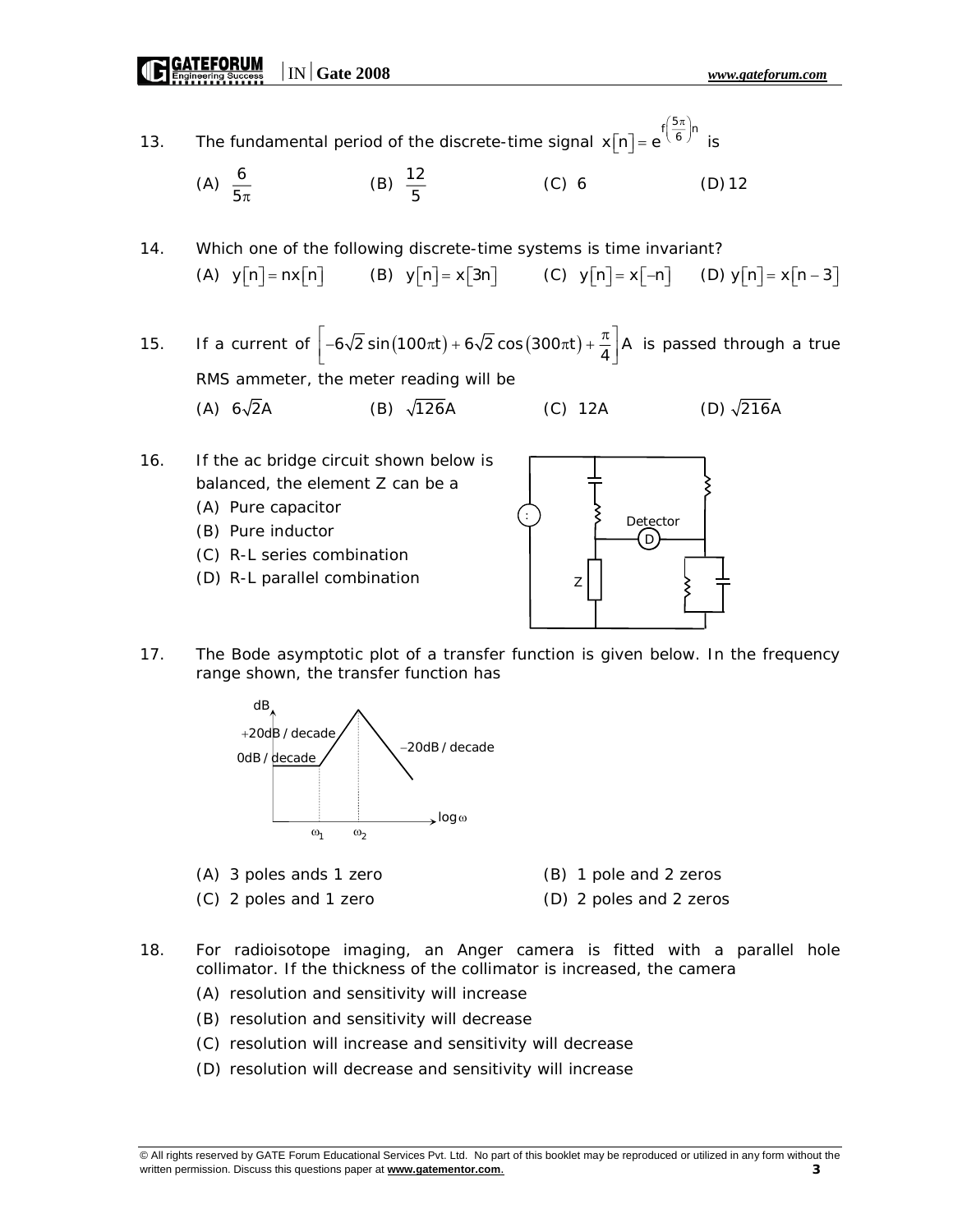- 19. In the standard 12-lead ECG recording system, the minimum number of electrodes required to be attached to a human subject for recording any one of the unipolar chest lead signals is (A) 1 (B) 2 (C) 4 (D) 5
- 20. A laser light with a wavelength of 633nm is passed through 1cm length of tissue and 2cm length of glass. The refractive indices of tissue ad glass are 1.33 ad 1.5 respectively. The velocities of laser light in the tissue and in the glass are in the ratio of

(A) 1.33:0.75 (B) 1.33:3.0 (C) 1.33:15 (D) 1.5:1.33

**Q. No. 21 – 75 Carry Two Marks Each**

21. The expression  $e^{-\ln x}$  for  $x > 0$  is equal to (A) -x (B) x (C)  $x^{-1}$  (D) -x<sup>-1</sup>

22. Consider the differential equation  $\frac{dy}{dx} = 1 + y^2$ . Which one of the following can be a particular solution of this differential equation? (A)  $y = \tan(x + 3)$  (B)  $y = \tan x + 3$  (C)  $x = \tan(y + 3)$  (D)  $x = \tan y + 3$ 

- 23. Consider the function  $y=x^2-6x+9$ . The maximum value of y obtained when x varies over the interval 2 to 5 is (A) 1 (B) 3 (C) 4 (D) 9
- 24. It is known that two roots of the nonlinear equation  $x^3 6x^2 + 11x 6 = 0$  are 1 and 3. The third root will be
	- (A) j (B) j (C) 2 (D) 4
- 25. Consider a Gaussian distributed random variable with zero mean and standard deviation  $\sigma$ . The value of its cumulative distribution function at the origin will be (A) 0 (B) 0.5 (C) 1 (D)  $10\sigma$
- 26. A random variable is uniformly distributed over the interval 2 to 10. Its variance will be
	- (A)  $\frac{16}{2}$  $\frac{16}{3}$  (B) 6 (C)  $\frac{256}{9}$  (D) 36
- 27. The Fourier transform of  $x(t) = e^{-at}u(-t)$ , where  $u(t)$  is the unit step function
	- (A) Exists for any real value of a
	- (B) Does not exist for any real value of a
	- (C) Exists if the real value of a is strictly negative
	- (D) Exists if the real value of a is strictly positive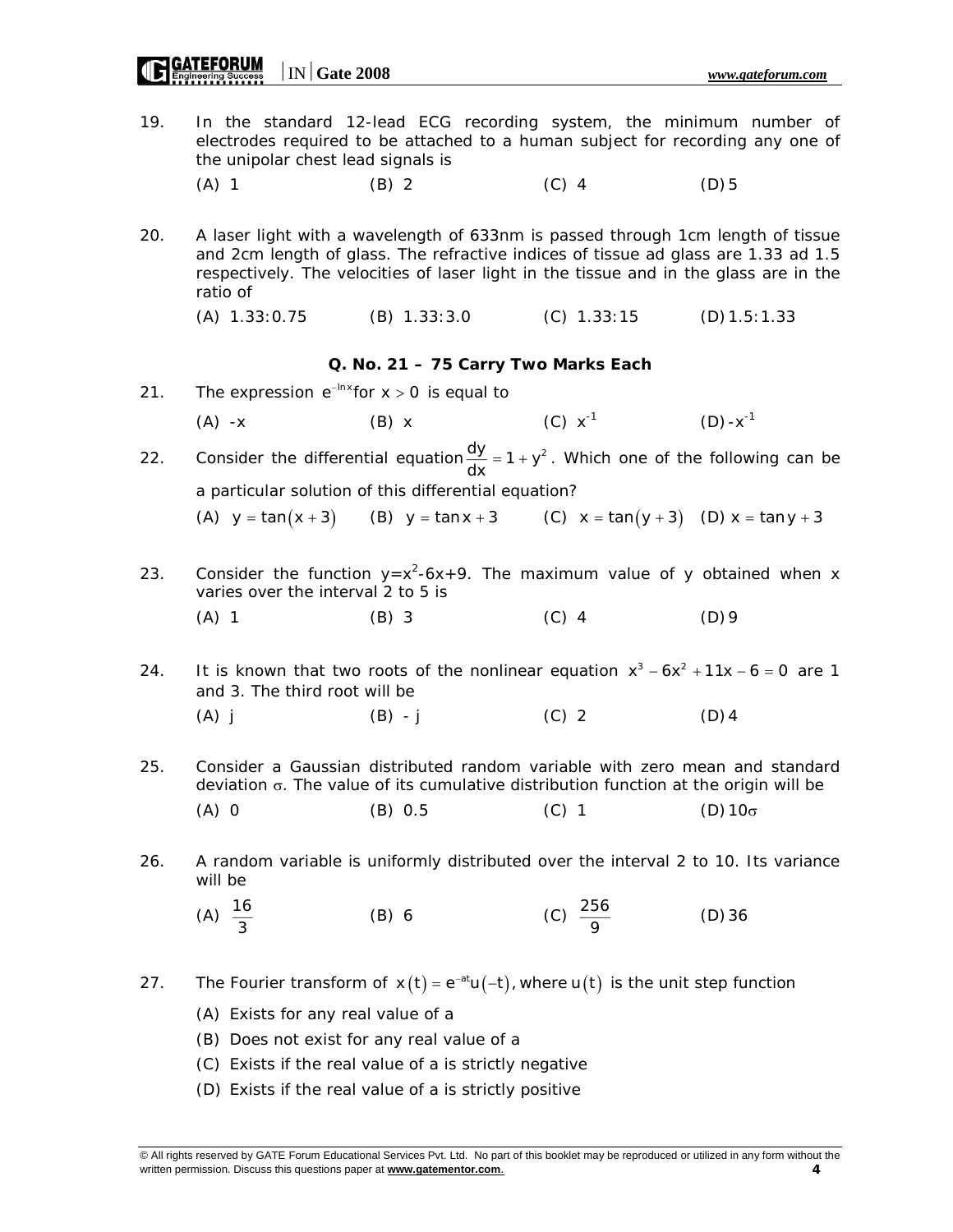28. In the circuit shown below the maximum power that can be transferred to the load  $Z_L$  is



29. A complete variable  $Z = x + j0.1$  has its real part x varying in the range  $-\infty$  to  $+\infty$ . Which one of the following is the locus (shown in thick lines) of 1/Z in the complex plane?



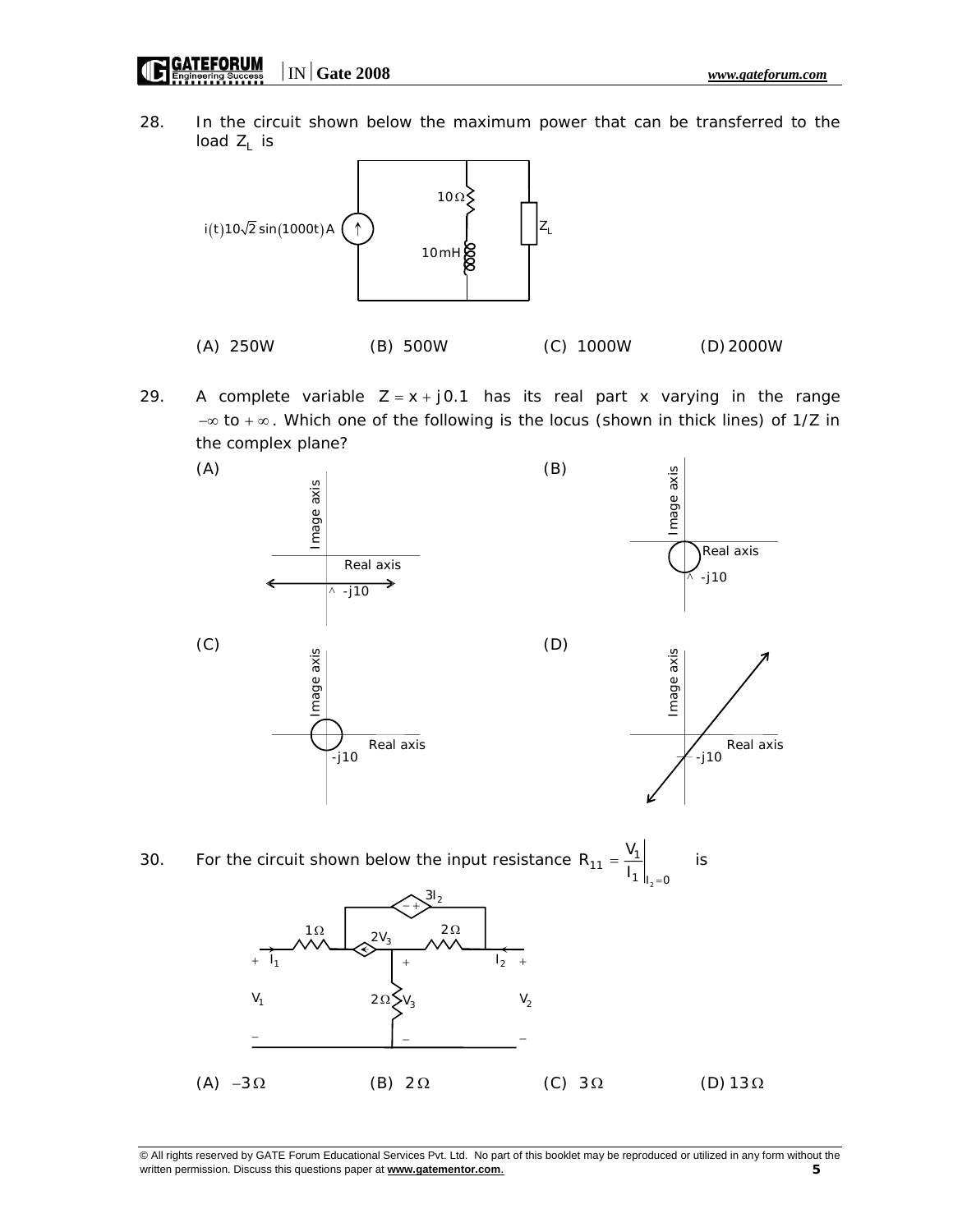31. In the circuit shown below the average power consumed by the  $2\Omega$  resistor is



32. Which one of the following equations is valid for the circuit shown below?



- (A)  $I_3 + I_5 I_6 + I_7 = 0$  (B)  $I_3 I_5 + I_6 + I_7 = 0$ (C)  $I_3 + I_5 + I_6 + I_7 = 0$  (D)  $I_3 + I_5 + I_6 - I_7 = 0$
- 33. For the circuit shown below the steady-state current I is

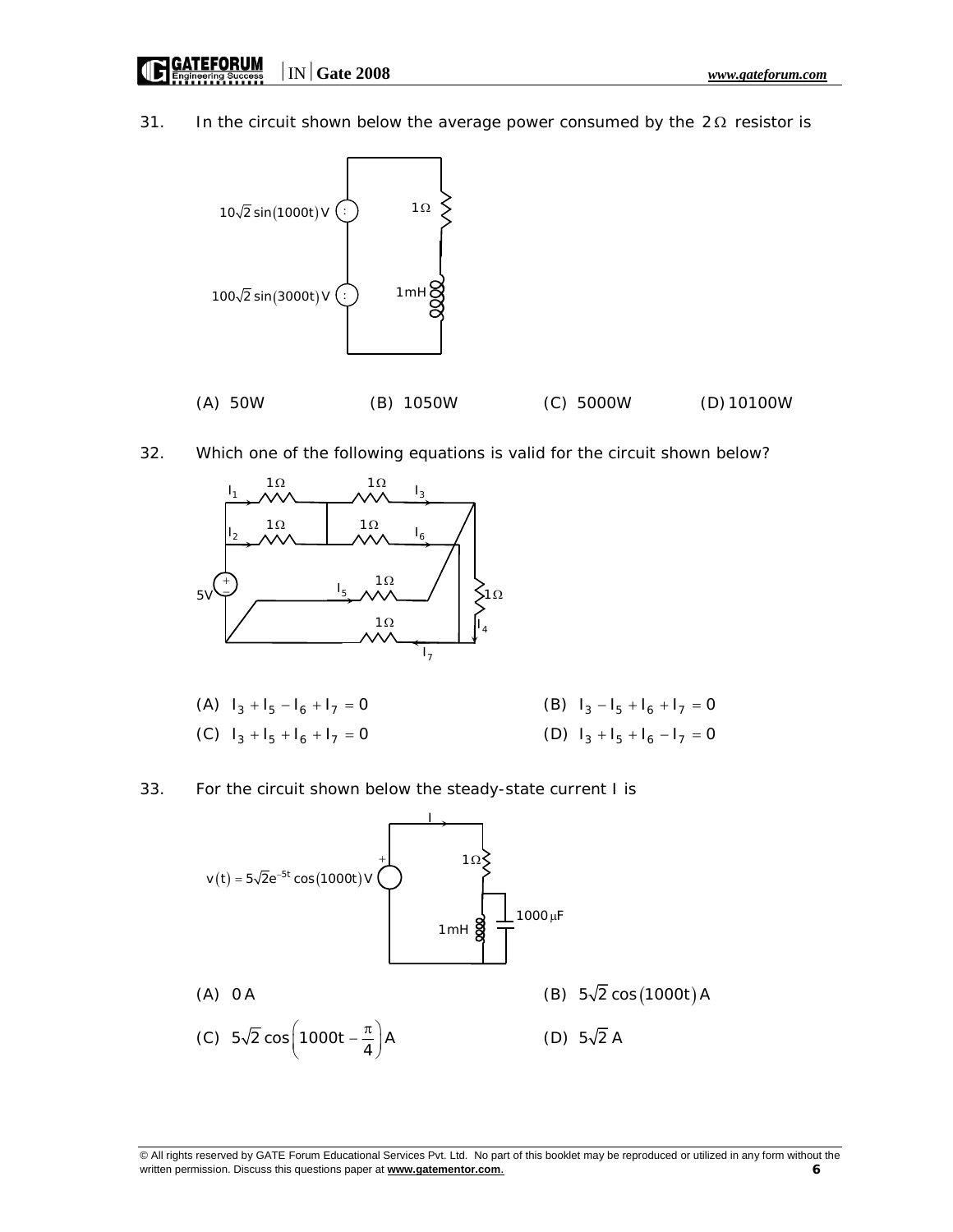34. For the circuit shown below the voltage across the capacitor is



- 35. The speed of a gear having 60 teeth is measured using a proximity sensor. The output of the proximity sensor is fed to a counter with a gating time of 1s. The counter indicates a value of 120. The speed at which the gear is rotating is
	- (A) 60 rpm (B) 120 rpm (C) 600 rpm (D) 1200 rpm
- 36. A piezoelectric type accelerometer has a sensitivity of 100mV/g. The transducer is subjected to a constant acceleration of 5g. The steady state output of the transducer will be

(A) 0V (B) 100mV (C) 0.5V (D) 5V

37. A pair of identical thermocouples is employed for measuring the temperature of a specimen as shown below. The characteristic is tabulated below. The reference junction is at  $2^{0}$ C. The meter reads  $48 \mu$ V. The correct temperature of the specimen is



| Temperature (°C)   0   10   20   30   40   50   60   70   80   90 |  |  |  |  |                                                                                                                          |  |
|-------------------------------------------------------------------|--|--|--|--|--------------------------------------------------------------------------------------------------------------------------|--|
| Output $(\mu V)$                                                  |  |  |  |  | $\vert$ 35 $\vert$ 45 $\vert$ 55 $\vert$ 65 $\vert$ 75 $\vert$ 85 $\vert$ 95 $\vert$ 105 $\vert$ 115 $\vert$ 125 $\vert$ |  |

- (A)  $13^{\circ}$ C (B)  $46^{\circ}$ C (C)  $48^{\circ}$ C (D)  $50^{\circ}$ C
- 38. A strain gauge has a nominal resistance of  $600\Omega$  and a gauge factor of 2.5. The strain gauge is connected in a dc bridge with three other resistances of 600 $\Omega$ each. The bridge is excited by a 4V battery. If the strain gauge is subjected to a strain of 100  $\mu$ m / m, the magnitude of the bridge output will be
	- (A) 0V (B)  $250 \mu V$  (C)  $500 \mu V$  (D)  $750 \mu V$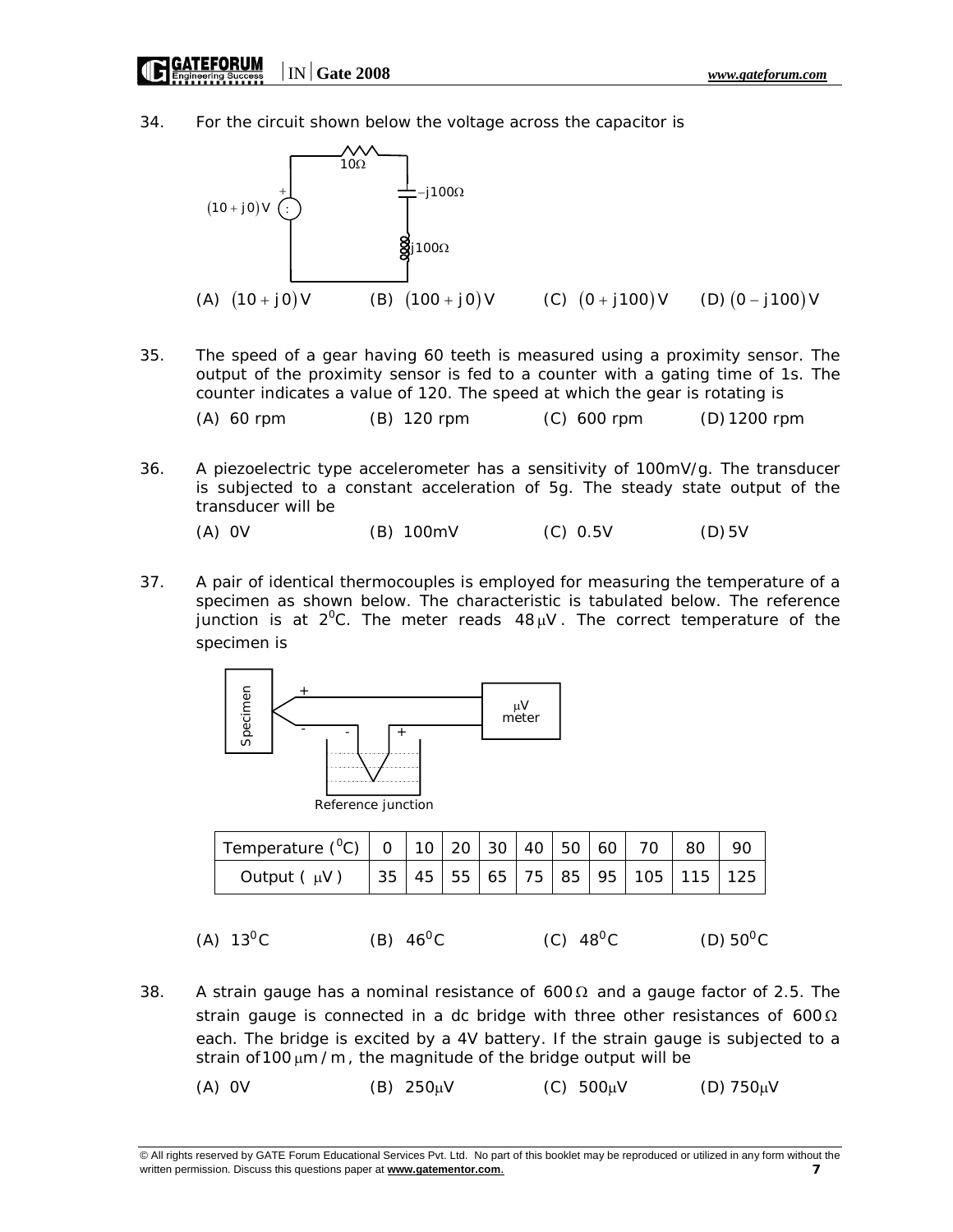- 39. The torque in a rotating shaft is measured using strain gauges. The strain gauges must be positioned on the shaft such that the axes of the strain gauges are at
	- (A)  $0^0$  with respect to the axis of the shaft
	- $(B)$  30 $^{\circ}$  with respect to the axis of the shaft
	- $(C)$  45<sup>0</sup> with respect to the axis of the shaft
	- (D)  $90^{\circ}$  with respect to the axis of the shaft
- 40. To reduce the effect of fringing in a capacitive type transducer
	- (A) the transducer is shielded and the shield is kept at ground potential
	- (B) a guard ring is provided ad it is kept at ground potential
	- (C) the transducer is shielded and the shied is kept at the same potential as the moving plate
	- (D) a guard ring is provided and it is kept at the same potential as the moving plate
- 41. A differential amplifier shown below has a differential mode gain of 100 and a CMRR of 40dB. If  $V_1 = 0.55V$  and  $V_2 = 0.45V$ , the output  $V_0$  is



42. The op-amp circuit shown below is that of a



- (A) low-pass filter with a maximum gain of 1
- (B) low-pass filter with a maximum, gin of 2
- (C) high-pass filter with a maximum gain of 1
- (D) high-pass filter with a maximum gain of 2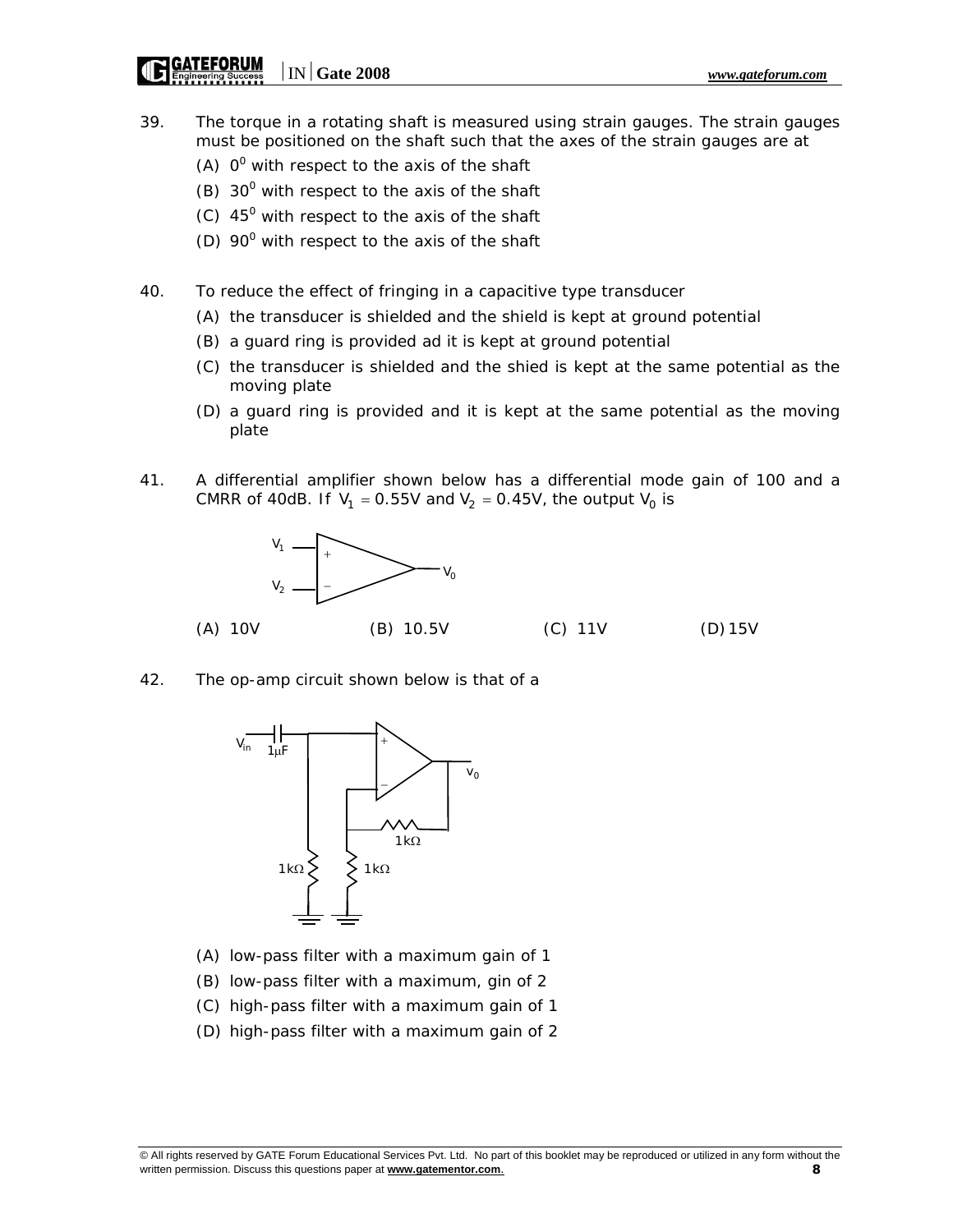43. In the op-amp circuit shown below is that of a  $v_{in}$  is gradually increased from -10V to +10V. Assuming that the output voltage  $v_{out}$  saturates at -10V and +10V,



44. For the op-amp circuit shown below  $v_0$  is approximately equal to



$$
\mathbf{A}^{\mathsf{L}}
$$

In the amplifier circuit shown below, assume  $V_{BE} = 0.7V$  and the  $\beta$  of the transistor and the values of  $C_1$  and  $C_2$  are extremely high. If the amplifier is designed such that at the quiescent point its  $V_{CE} = \frac{V_{CC}}{2}$ , where  $V_{CC}$  is the power supply voltage, its small signal voltage gain  $\frac{v_{\text{out}}}{\sqrt{v_{\text{out}}}}$ in v  $\frac{v_{\text{out}}}{v_{\text{in}}}$  will be  $R^{\vphantom{\dagger}}_{\rm C}$  $8.8k\Omega$ 1 N I

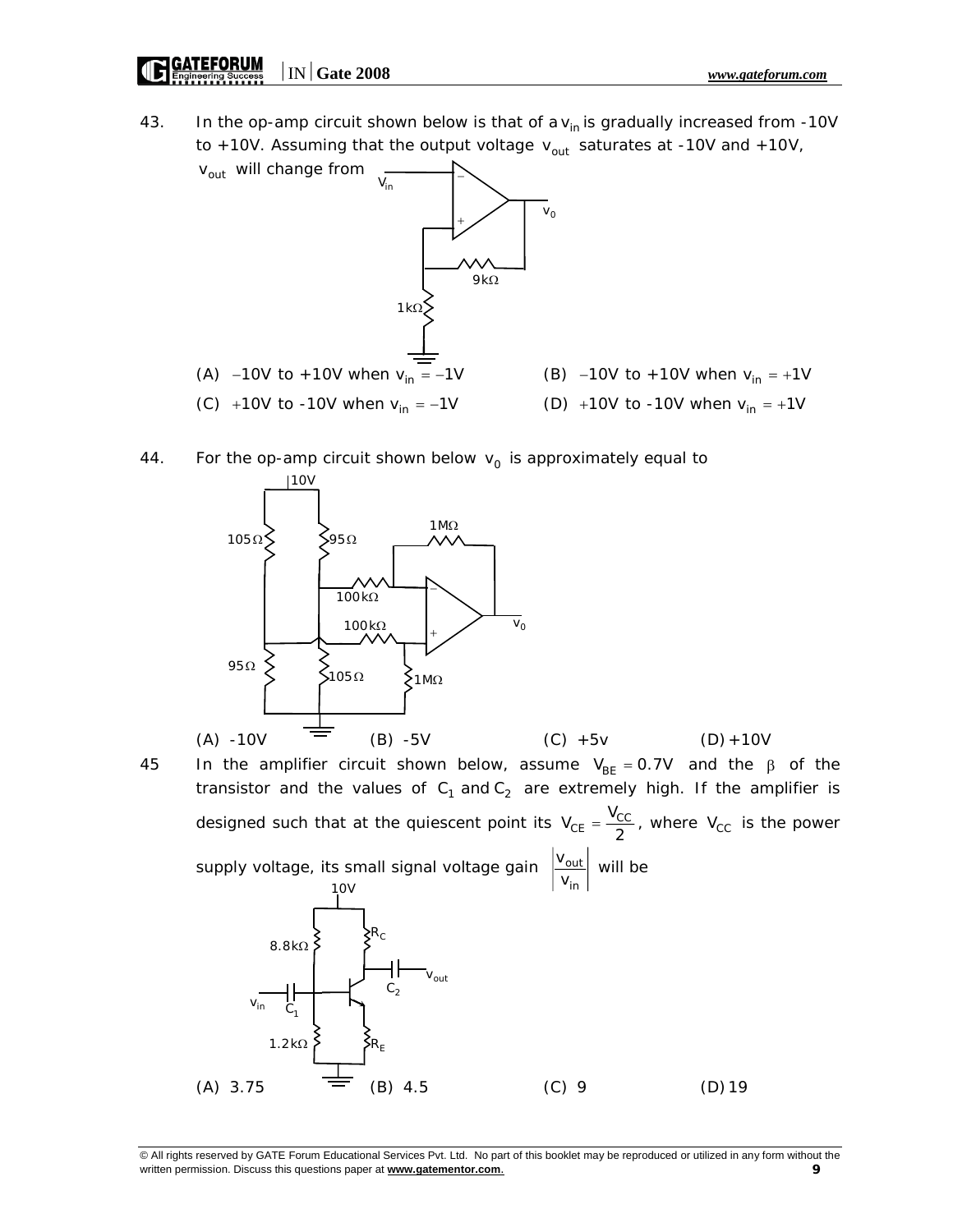## GATEFORUM  $\parallel$  IN Gate 2008

- 46. The result of  $(45)_{10} (45)_{16}$  expressed in 6-bit 2's complement representation is (A) 011000 (B) 100111 (C) 101000 (D) 101001
- 47. The output F of the multiplexer circuit shown below expressed in terms of the inputs P, Q and R is



(A)  $F = P \oplus Q \oplus R$  (B)  $F = PQ + QR + RP$  (C)  $F = (P \oplus Q)R$  (D)  $F = (P \oplus Q)\overline{R}$ 

48. A part of a program written for an 8085 microprocessor is shown below. When the program execution reaches LOOP2, the value of register C will be

SUB A MOV C, A LOOPI: INR A DAA JC LOOP2 INR C JNC LOOPI LOOP2: NOP (A) 63H (B) 64H (C) 99H (D) 100H

- 49. The minimum sum of products form of the Boolean expression  $Y = \overline{P} \overline{O} \overline{R} \overline{S} + P \overline{O} \overline{R} \overline{S} + P \overline{O} \overline{R} S + P \overline{O} R S + P \overline{O} R \overline{S} + P \overline{O} R \overline{S}$  is (A)  $Y = P\overline{Q} + \overline{Q}\overline{S}$  (B)  $Y = P\overline{Q} + \overline{Q}R\overline{S}$  (C)  $Y = P\overline{Q} + \overline{Q}R\overline{S}$  (D)  $Y = \overline{Q}\overline{S} + P\overline{Q}R$
- 50. An X-ray tube is operated at 80kV anode voltage. In order to filter the low intensity X-rays, a 2.5mm thick aluminium filter is used. It is given that at 80kV anode voltage, the mass attenuation coefficients and densities of aluminium are  $0.02 m^2 kg^{-1}$  and  $2699 kg m^{-3}$  respectively and for copper these are  $0.075m<sup>2</sup>$ kg<sup>-1</sup> and 8960 kgm<sup>-3</sup> respectively. If a copper filter is to replace the aluminium filter with the same effect, the thickness of the copper filter should be (A) 0.2mm (B) 0.66mm (C) 1.5mm (D) 5mm

<sup>©</sup> All rights reserved by GATE Forum Educational Services Pvt. Ltd. No part of this booklet may be reproduced or utilized in any form without the written permission. Discuss this questions paper at **www.gatementor.com**. **10**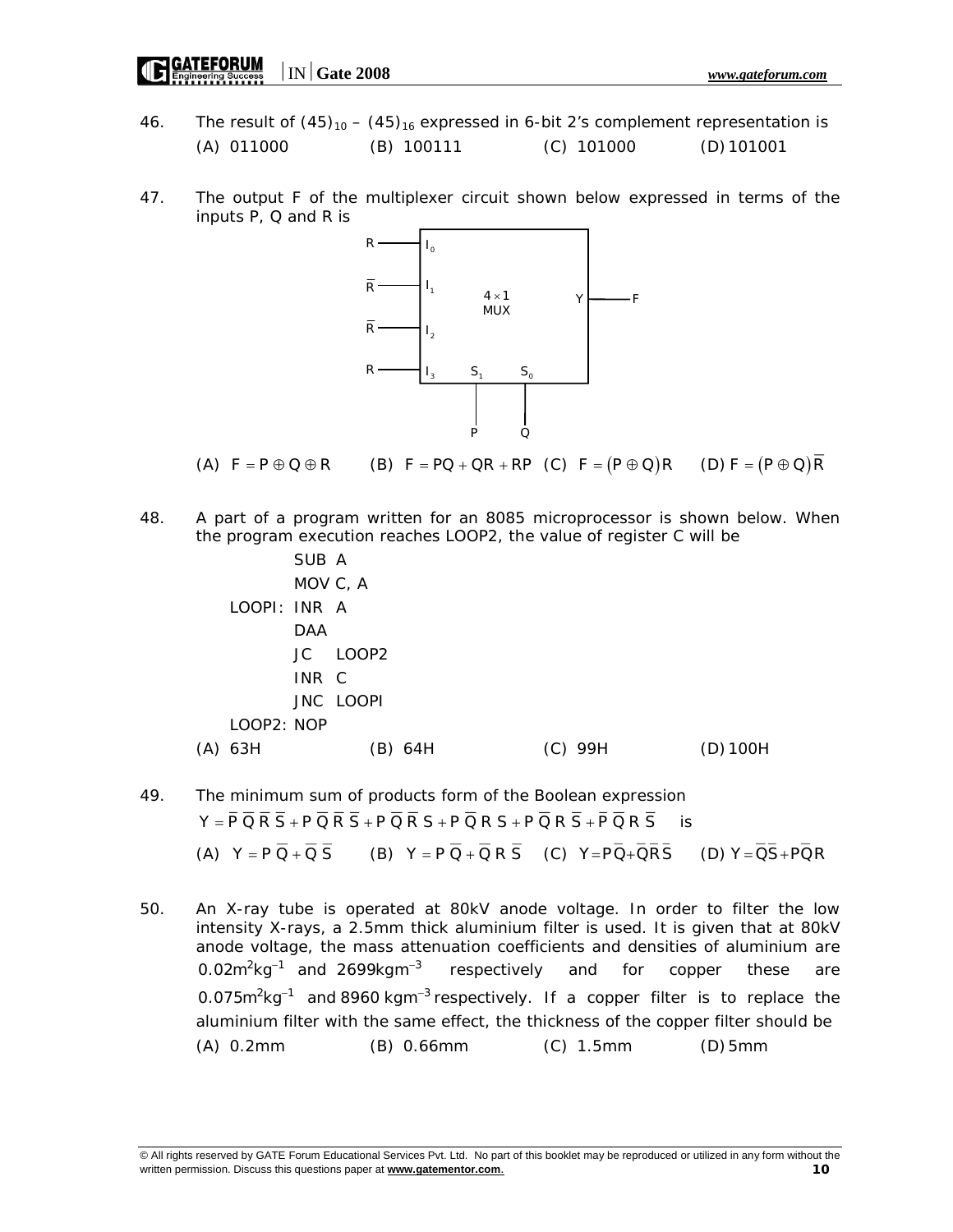51. A 5 MHz acoustic pulse travels from a transducer through a 2cm thick fat tissue before it encounters ad interface with a liver tissue at normal incidence. The amplitude attenuation factors of fat and liver are  $0.075$  Npcm<sup>-1</sup> / MHz and 0.1 Npcm<sup>-1</sup> / MHz respectively. The amplitude reflectivity coefficient of fat-liver interface is 0.1. Taking both attenuation and reflection losses into a account, the amplitude loss (in dB) of echo pulse when it returns to the transducers is

(A) 0.74 (B) -2.6 (C) -6 (D) -33

52. Consider a discrete-time LTI system with input  $x[n] = \delta[n] + \delta[n-1]$  and impulse response  $h[n] = \delta[n] - \delta[n-1]$ . The output of the system will be given by

(A) 
$$
\delta[n] - \delta[n-2]
$$

\n(B)  $\delta[n] - \delta[n-1]$ 

\n(C)  $\delta[n-1] + \delta[n-2]$ 

\n(D)  $\delta[n] + \delta[n-1] + \delta[n-2]$ 

53. Consider a discrete-time system for which the input  $x[n]$  and the output  $y[n]$  are related as  $y[n] = x[n] - \frac{1}{3}y[n-1]$ . If  $y[n] = 0$  for  $n < 0$  and  $x[n] = \delta[n]$ , then  $y[n]$ can be expressed in terms of the unit step u[n] as

(A)  $\left(\frac{-1}{3}\right)^n$  u[n] (B)  $\left(\frac{1}{3}\right)^n$  u[n] (C)  $(3)^n$  u[n] (D)  $(-3)^n$  u[n]

54. If the bandwidth of a low-pass signal  $g(t)$  is 3kHz, the bandwidth of  $g^2(t)$  will be

(A) 
$$
\frac{3}{2}
$$
 kHz (B) 3kHz (C) 6kHz (D) 9kHz

- 55. Consider the AM signal  $s(t) = \lceil 1 + m(t) \rceil \cos(2\pi f_c t)$ . It is given that the bandwidth of the real, low-pass message signal m(t) is 2kHz. If  $f_c = 2MHz$ , the bandwidth of the band-pass signal s(t) will be (A) 2.004MHz (B) 2MHz (C) 4kHz (D) 2kHz
- 56. Ten, real, band-pass message signals, each of bandwidth 3kHz, are to be frequency division multiplexed over a band-pass channel with bandwidth B kHz. If the guard band in between any two adjacent signals should be of 500 Hz width and there is no need to provide any guard band at the edges of the band-pass channel, the value of B should be at least
	- (A) 30 (B) 34.5 (C) 35 (D) 35.5
- 57. The region of convergence of the z-transform of the discrete-time signal  $x[n] = 2^n u[n]$  will be
	- (A)  $|z| > 2$  (B)  $|z| < 2$  $|z| > \frac{1}{2}$  (D)  $|z| < \frac{1}{2}$

<sup>©</sup> All rights reserved by GATE Forum Educational Services Pvt. Ltd. No part of this booklet may be reproduced or utilized in any form without the written permission. Discuss this questions paper at **www.gatementor.com**. **11**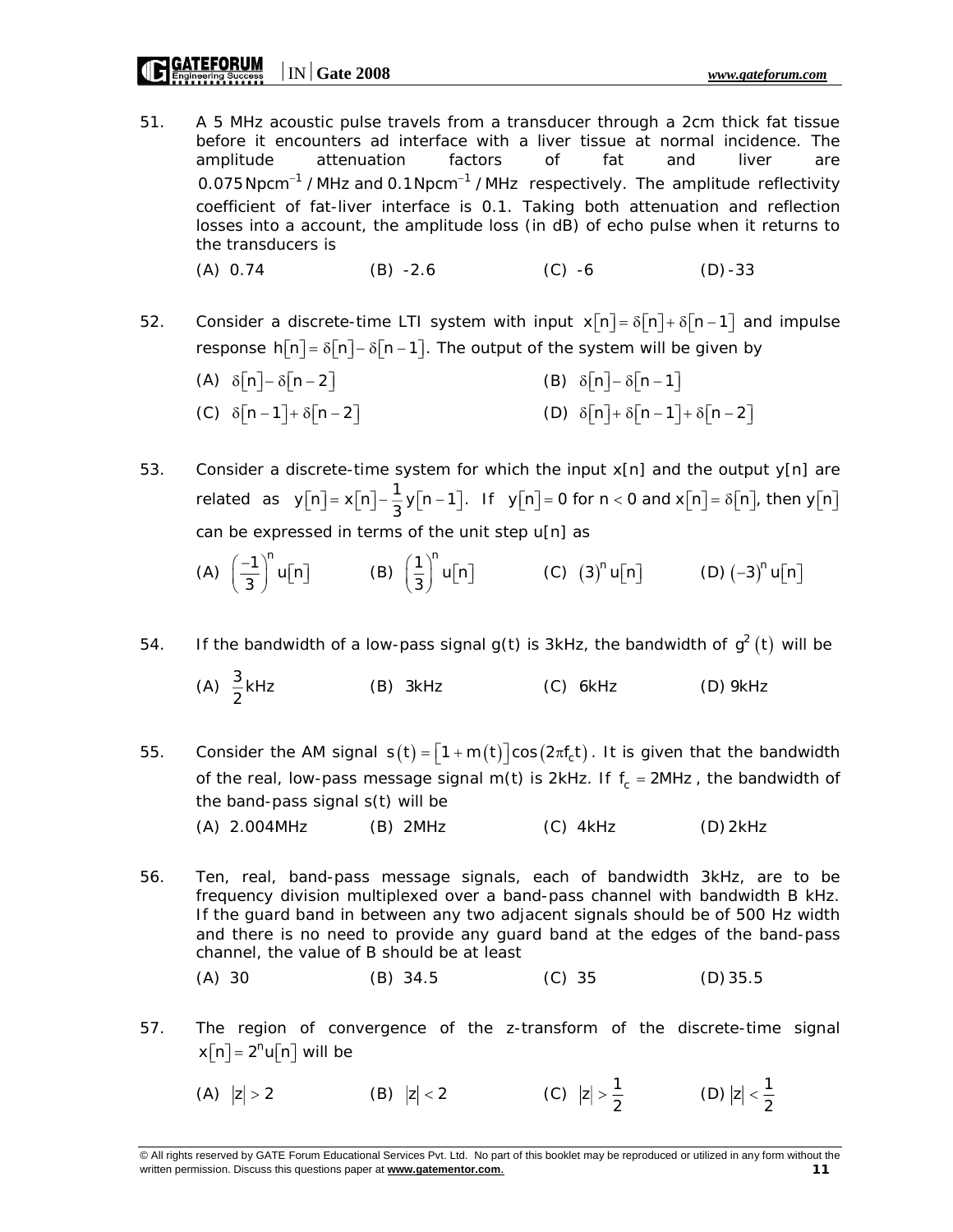58. The step response of a linear invariant system is  $y(t) = 5e^{-10t}u(t)$ , where  $u(t)$  is the unit step function. If the output of the system corresponding to an impulse input  $\delta(t)$  is h(t), then h(t) is

| (A) $-50e^{-10t}u(t)$             | (B) $5e^{-10t}\delta(t)$          |
|-----------------------------------|-----------------------------------|
| (C) $5u(t) - 50e^{-10t}\delta(t)$ | (D) $5\delta(t) - 50e^{-10t}u(t)$ |

- 59. A 2A full-scale PMMC type dc ammeter has a voltage drop of 100 mV at 2A. The meter can be converted into a 10A full-scale dc ammeter by connecting a
	- (A) 12.5 m $\Omega$  resistor in parallel with the meter
	- (B) 12.5 m $\Omega$  resistor in series with the meter
	- (C) 50.0 m $\Omega$  resistor in parallel with the meter
	- (D) 50.0 m $\Omega$  resistor in series with the meter
- 60. A  $3\frac{1}{2}$  digit, 200 mV full scale DVM has an accuracy specification of  $\pm$  0.5% of reading plus 5 counts. When the meter reads 100 mV, the voltage being measured is
	- (A) Any value between 99.5 mV and 100.5 mV
	- (B) Any value between 99.0 mV and 101.0 mV
	- (C) Exactly 99.5 mV (D) Exactly 100 mV
- 61. A 230 V, 5A, 50 Hz single phase house service energy meter has a meter constant of 360 rev/kWhr. The meter takes 50 s for making 51 revolutions of the disc when connected to a 10 kW, unity power factor load. The error in the reading of the meter is

```
(A) 0\% (B) +0.5\% (C) -2.0% (D) +2.0%
```
62. The op-amp based circuit of a half wave rectifier electronic voltmeter shown below uses a PMMC ammeter with a full scale deflection (FSD) current of 1 mA and a coil resistance of  $1k\Omega$ . The value of R that gives FSD for a sinusoidal input voltage of 100 mV (RMS) is

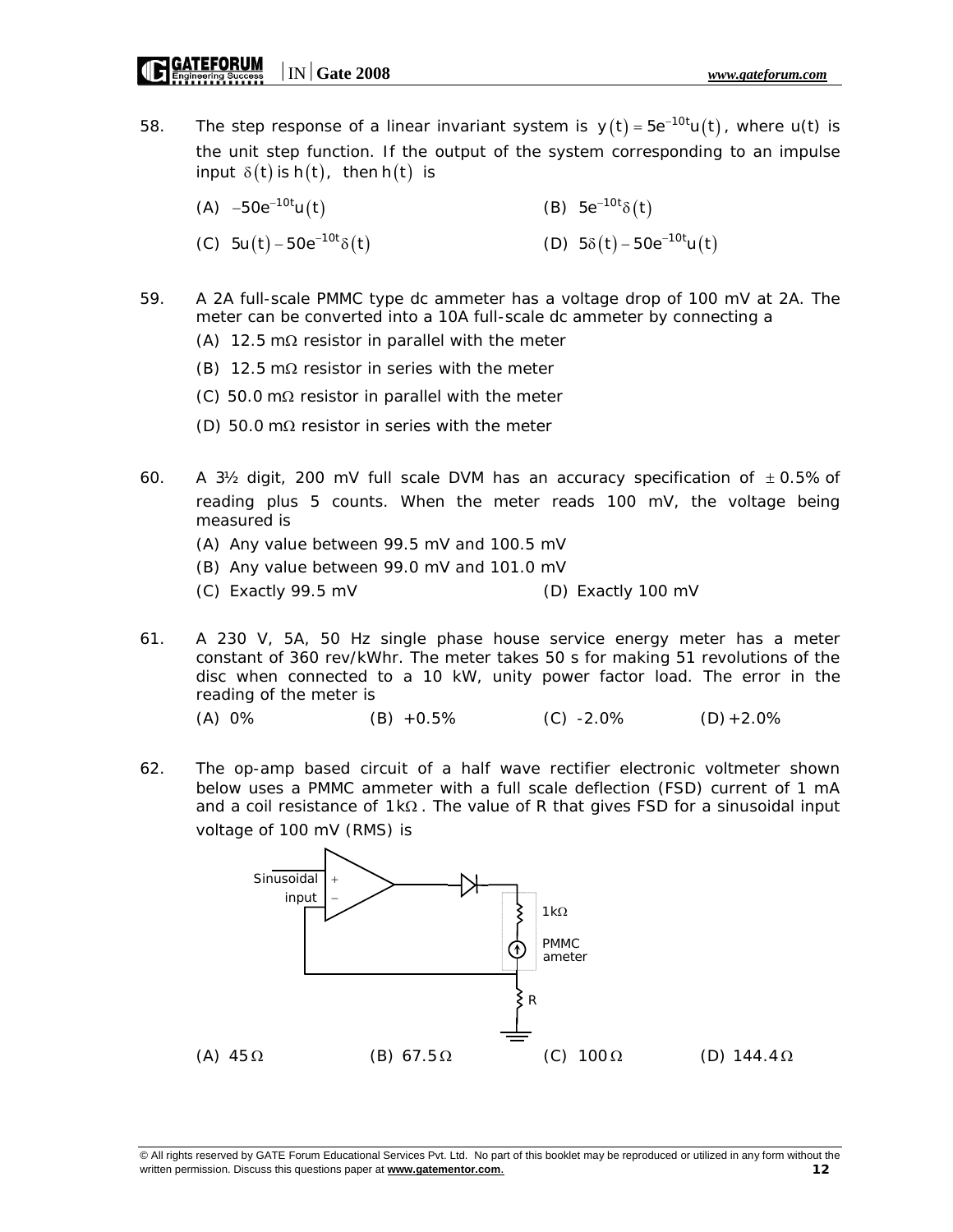63. The x and y sensitivities of an analog oscilloscope are set as 2 ms/cm and 1V/cm respectively. The trigger is set at 0V with negative slope. An input of  $2\cos(100\pi t + 30^\circ)$  V is fed to the y input of the oscilloscope. The waveform seen on the oscilloscope will be



- 64. The open loop transfer function of a unity feedback system is  $(s) = \frac{K(s+2)}{(s+1+j1)(s+1-j1)}$  $G(s) = \frac{K(s+2)}{(s+1+j1)(s+1-j1)}$ . The root locus plot of the system has
	- (A) two breakaway points located at  $s = -0.59$  and  $s = -3.41$
	- (B) one breakaway point located at  $s = -0.59$
	- (C) one breakaway point located at  $s = -3.41$
	- (D) one breakaway point located at  $s = -1.41$
- 65. If a first order system and its time response to a unit step input are as shown below, the gain K is



$$
y = \begin{bmatrix} 1 & 0 \end{bmatrix} x
$$

The transfer function  $\frac{Y(s)}{X(s)}$ (s)  $\frac{Y(s)}{U(s)}$  of the system will be

(A)  $\frac{1}{s}$ (B)  $\frac{1}{s(s+3)}$  (C)  $\frac{1}{s+3}$  (D)  $\frac{1}{s^2}$ s

<sup>©</sup> All rights reserved by GATE Forum Educational Services Pvt. Ltd. No part of this booklet may be reproduced or utilized in any form without the written permission. Discuss this questions paper at **www.gatementor.com**. **13**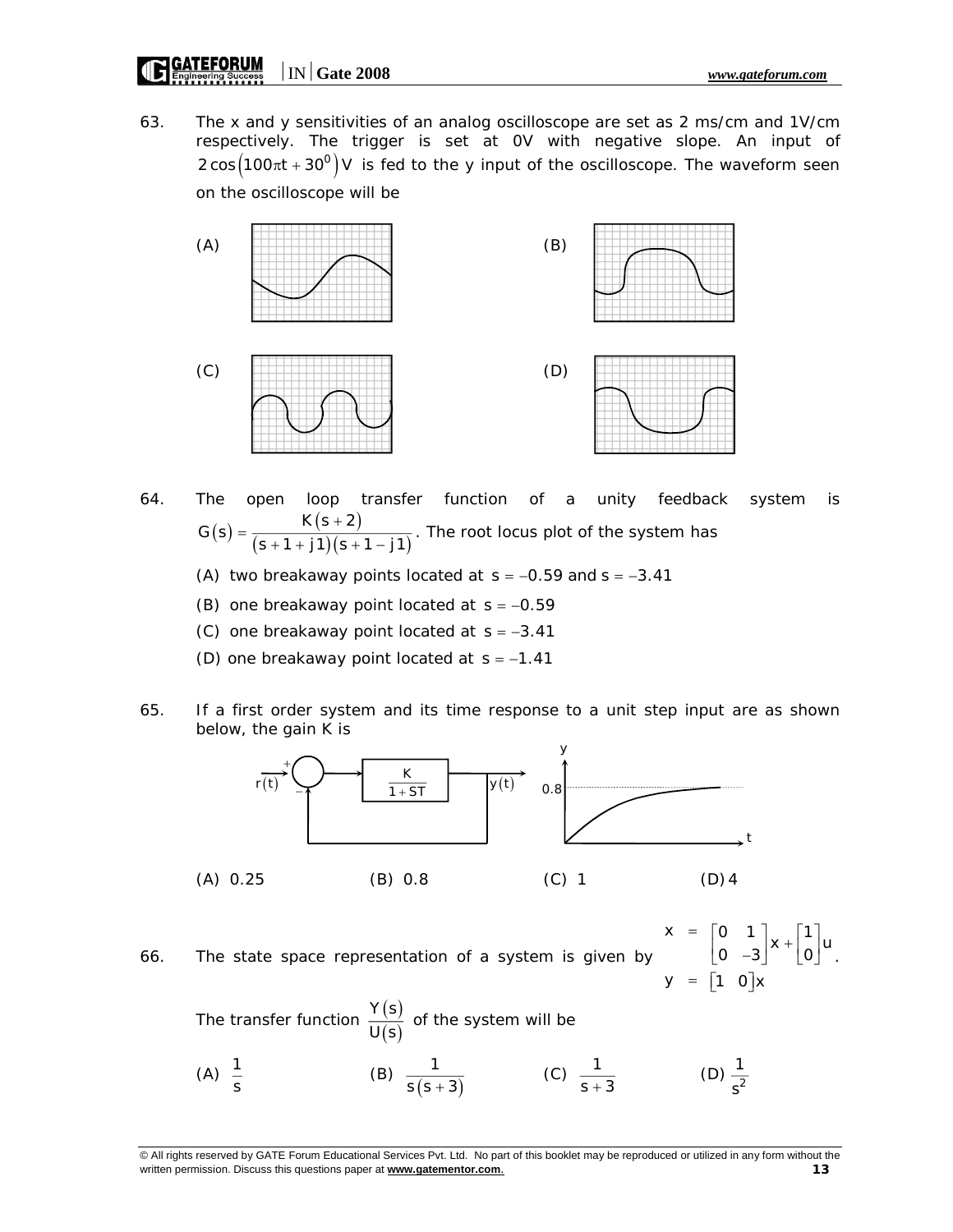67. A closed loop control system is shown below. The range of the controller gain  $K_c$ which will make the real parts of all the closed loop poles more negative than -1 is



68. For the closed loop system shown below to be sable, the value of time delay  $T_D$  (in seconds) should be less than



69. A tissue with a refractive index 1.33 is introduced on one of the light paths of a Michelson interferometer operating with a monochromatic coherent light source of wavelength 589nm. After the introduction of a tissue sample of thickness  $\Delta t$ , the fringe pattern is observed to shift by 50 fringes. If the thickness is  $2\Delta t$ , the fringe pattern will shift by

(A) 25 fringes (B) 50 fringes (C) 100 fringes (D) 200 fringes

- 70. In the process of non-destructive testing of a 10cm diameter cylinder, a crosssectional (trans-axial) image of the cylinder is reconstructed with the help of parallel beam computer tomography technique. To realize a spatial resolution of 1mm in the image, the minimum number of ray sample in each projection set and the minimum number of projection sets required are
	- (A) 200 and 315 respectively (B) 100 and 315 respectively
	- (C) 200 and 629 respectively (D) 100 and 629 respectively
- -

**Common Data Questions 71, 72 & 73**

A data acquisition system (DAS) shown below employs a successive approximation type 12-bit ADC having a conversion time of  $5 \mu s$ .



<sup>©</sup> All rights reserved by GATE Forum Educational Services Pvt. Ltd. No part of this booklet may be reproduced or utilized in any form without the written permission. Discuss this questions paper at **www.gatementor.com**. **14**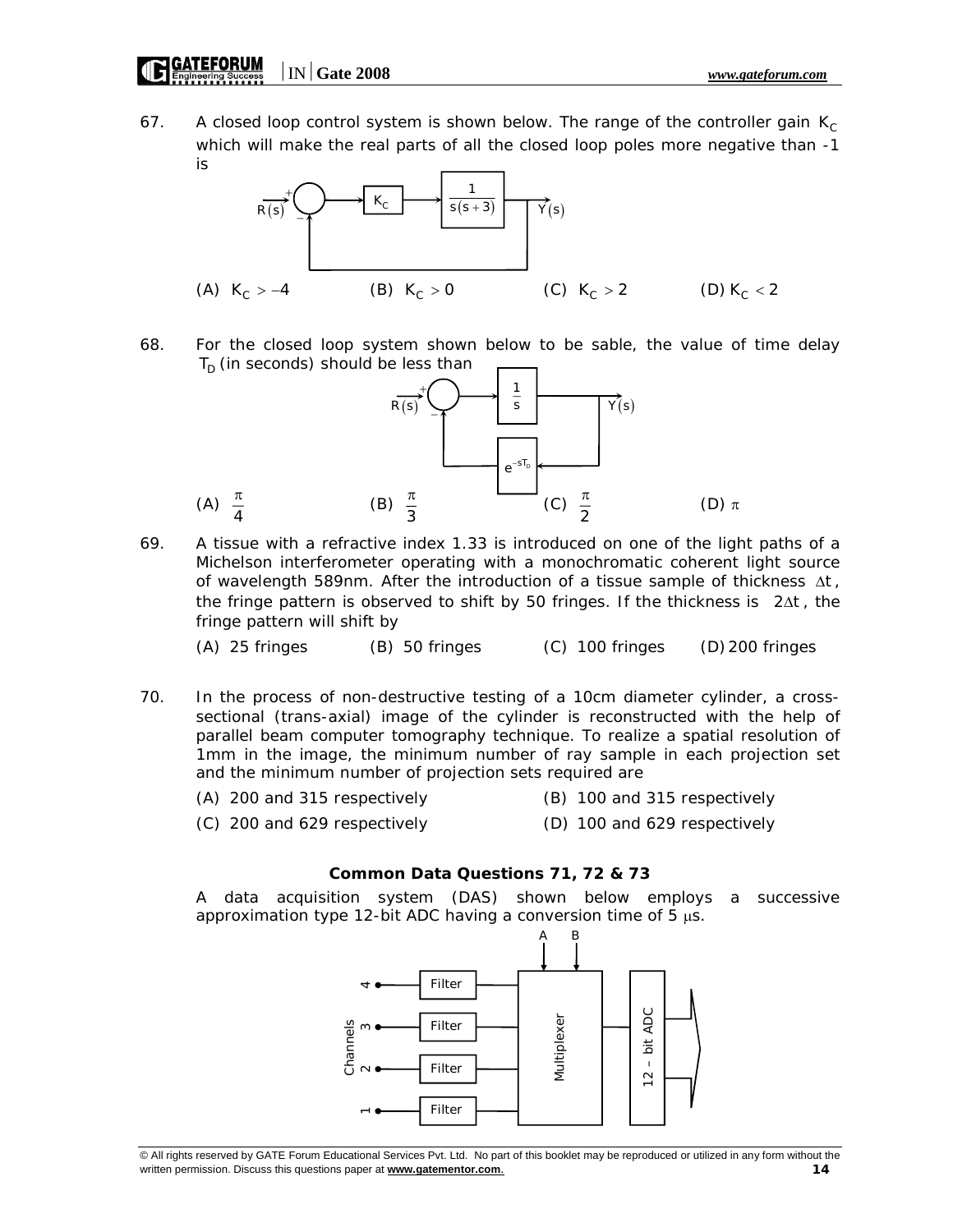- 71. The quantization error of the ADC is (A) 0% (B)  $\pm 0.012\%$  (C)  $\pm 0.024\%$  (D)  $\pm 0.048\%$
- 72. The system is used as a single channel DAS with channel 1 selected as input to the ADC which is set in the continuous conversion mode. For avoiding aliasing error, the cutoff frequency  $f_c$  of the filter in channel 1 should be
	- (A)  $f_c < 100kHz$  (B)  $f_c = 100kHz$ (C)  $100kHz < f_c < 200kHz$  (D)  $f_c = 200kHz$
- 73. If the multiplexer is controlled such that the channels are sequenced every  $5 \text{ }\mu\text{s}$ as 1, 2, 1, 3, 1, 4, 1, 2, 1, 3, 1, 4, 1……, the input connected to channel 1 will be sampled at the rate of
	- (A) 25k samples/s (B) 50k samples/s
	- (C) 100k samples/s (D) 200k samples/s

## **Common Data Questions: 74 & 75**

Laser light is generated by energizing helium-neon gas in a chamber. The ground and metastable states of helium are 0eV and 20.61eV respectively. The ground, higher and metastable energies of neon is 0eV, 18.70eV and 20.66eV respectively. The values of speed of light, Planks constant and charge of electron are  $3 \times 10^8$  m / s, 6.625  $\times 10^{-34}$  Js and 1.6  $\times 10^{-19}$ C respectively

- 74. In this process, helium molecules
	- (A) play no role
	- (B) produce laser light
	- (C) give energy to neon molecules
	- (D) absorb energy from neon molecules
- 75. Wavelength of laser light generated in this process is
	- (A) 61.6nm (B) 66.4nm (C) 633.8nm (D) 650.3nm

**Linked Answer Questions: Q.76 to Q.85 Carry Two Marks Each**

**Statement for Linked Answer Questions: 76 & 77**

In the Wheatstone bridge shown below the galvanometer G has a current sensitivity of 1  $\mu$ A / mm, a resistance of 2.5 k $\Omega$  and a scale resolution of 1 mm. Let  $\Delta R$  be the minimum increase in R from its nominal value of  $2k\Omega$  that can be detected by this bridge.



<sup>©</sup> All rights reserved by GATE Forum Educational Services Pvt. Ltd. No part of this booklet may be reproduced or utilized in any form without the written permission. Discuss this questions paper at **www.gatementor.com**. **15**